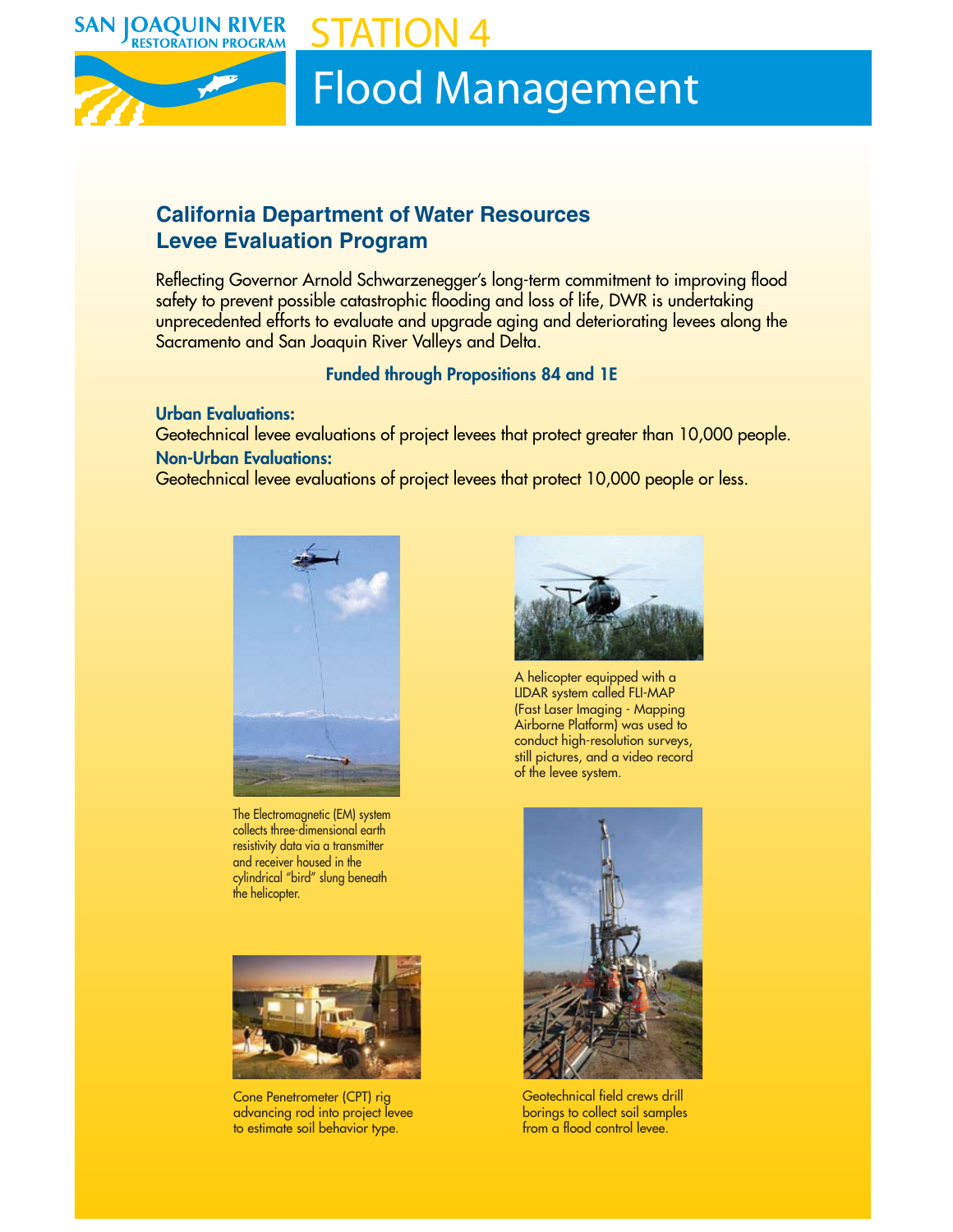

## **Flood Management**



**STATION 4**

Restoration plans propose that all channels on the San Joaquin River have a minimum flow capacity of 4,500 cfs, which would require an increase in flow capacity of Reach 2B and 4B and evaluation of flow capacity in Reach 3 and 4A.



d on unstable foundations consisting of river sediment mostly sand bars and sand strata. Even low flows can result in nume sand boils and often levee failure in some reaches.

San Joaquin River Levee Repair Sites

#### Proposed settlement actions that will improve flood protection on the San Joaquin River System

#### Phase 1 Improvements

2) Modifications in channel capacity to ensure conveyance of at least 4,500 cfs in Reach 2B.

#### Phase 2 Improvements

2) Modifications to the Chowchilla Bifurcation Structure to provide fish passage and prevent entrainment. 4) Modifications to the Sand Slough Structure to enable effective routing and conveyance of restoration flows up to 4,500 cfs.

#### Paragraph 12

"The Parties acknowledge that there are likely additional channel or structural improvements...that may further enhance the success of achieving the Restoration Goal."